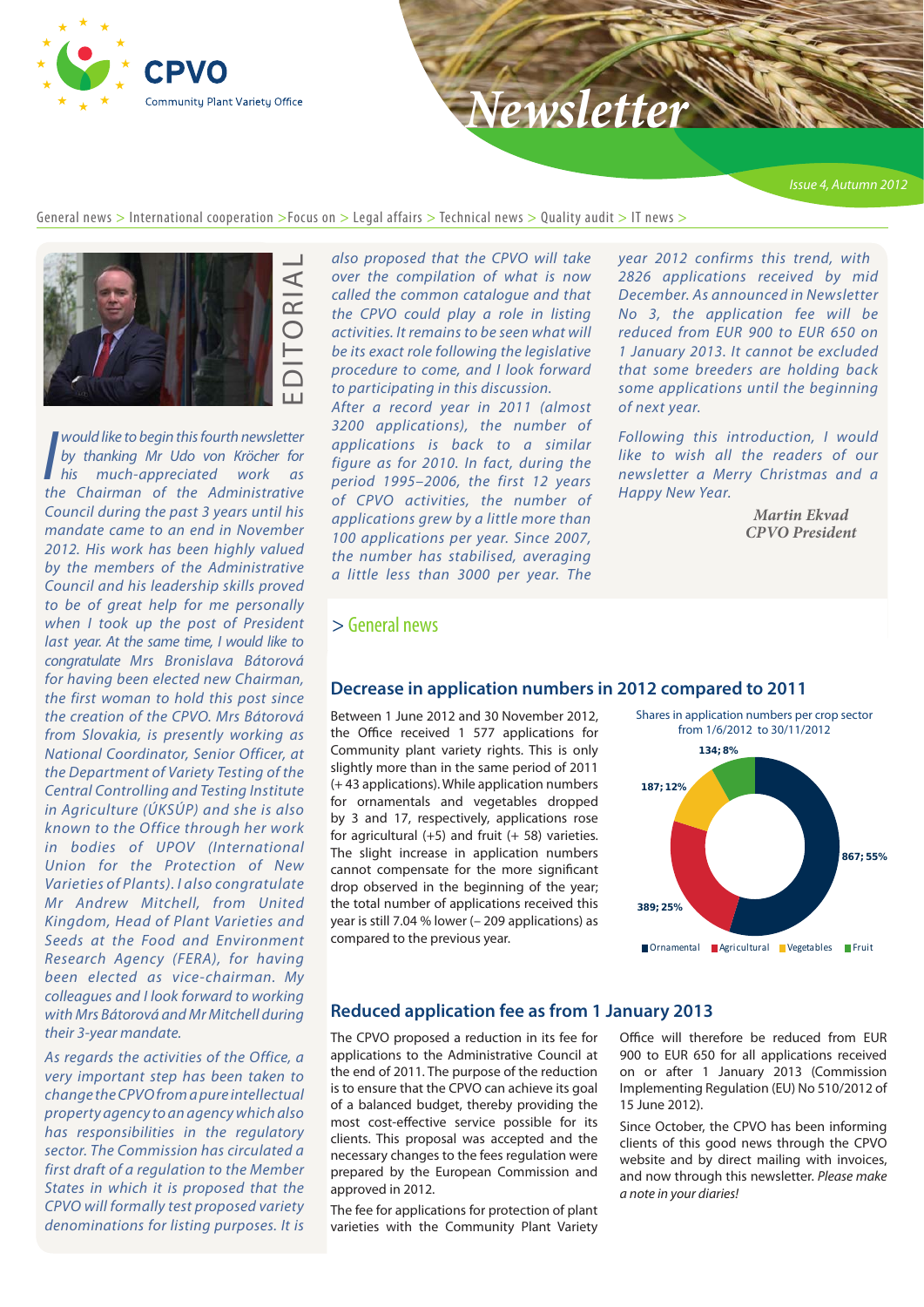#### **The impact on the CPVR system of Croatia's accession to the EU**

When Croatia joins the EU on 1 July 2013, the Community plant variety rights act as well as all rights granted under this law will be extended to its territory. The enlargement of the EU to include a new Member State regularly raises a number of questions; the most common ones are addressed in FAQ on enlargement available on the [CPVO website.](http://www.cpvo.europa.eu/main/en/home/news/press-releases-and-communications/209-faq-on-enlargement) The information is available in Croatian, Dutch, English, French, German and Spanish and can be provided in other EU languages upon request.

#### **Dutch delegation visit to the CPVO, 25 September 2012**

On 25 September, the CPVO received a visit from several Dutch colleagues, namely Mr Valstar, Mr Fikkert, Mr Groenewoud and Mr van Opstal. The main purpose was to introduce Mr Groenewoud, who replaced Mr Fikkert, secretary to the Dutch Plant Variety Board, from 30 November onwards. Mr Fikkert has been the Netherlands' representative at the CPVO annual meeting with its examination offices since 2000. During this visit, the CPVO had the possibility to discuss some relevant ongoing issues related to plant variety rights. We take this opportunity to thank Mr Fikkert for all the valuable contributions that he has made to the CPVO.

#### **Meeting at the Swedish Ministry for Rural Affairs, 17 October 2012, Stockholm (Sweden)**

The President of the CPVO gave a presentation about the Community plant variety rights system in a seminar organised by the Swedish Ministry for Rural Affairs. Officials from the ministry and the Ministry of Justice participated, together with staff from the Swedish Patent and Registration Office and the Swedish Board of Agriculture. Apart from the Community plant variety protection (PVP) system, subjects such as the draft regulation on plant reproductive material and the interface between plant variety protection and patent protection for plantrelated inventions were discussed.

#### > International cooperation

#### **Towards a unique electronic application system in the EU**

In 2011, the Office initiated a project to share its online application system with national authorities in the EU. The objective is to investigate under what conditions it would be possible to transfer the CPVO online application system to an independent website where it would be possible to apply for national listing or national plant breeders' rights in the participating countries. The principle will be that, once a variety has been applied in any procedure in the EU, the information can be used to file another application for another procedure for that same variety. A pilot project has been set up with Groupe d'étude et de contrôle des variétés et des semences (GEVES) in France and Naktuinbouw in the Netherlands. During this pilot project, it turned out to be necessary to make some modifications to the current software developed for the purpose of applications for Community plant variety rights in order to make it work for national procedures purposes and in particular for national listing. A first version of the system should be made available to breeders for a testing phase in the beginning of 2013.

UPOV also has a project to develop electronic application forms and approached the CPVO to discuss how best to cooperate over the development of its own project and CPVO online application system. The development of a common project was one option that had been considered. However, there would be a number of practical difficulties with such an approach, which were likely to significantly outweigh any potential advantages. It was therefore concluded that the most beneficial approach would be for UPOV and CPVO colleagues to share information and ideas as extensively as possible in the development process. UPOV and CPVO meet regularly with the involvement of breeders' associations and some EU Member States in order to review the situation of their respective projects.

## **CIOPORA annual general meeting 23-27 April 2012, Miami (USA)**

The Vice-President attended the annual general meeting of Ciopora. He was invited to make a presentation on the latest developments in the Community plant variety rights system, with particular attention to the pilot project 'Molecular techniques in variety verification of Rosa L. varieties'. He also attended the international intellectual property conference organised by Ciopora.

#### **ESA annual meeting 14-16 October 2012, Brussels (Belgium)**

The President and the Vice-President participated in the European Seed Association (ESA) annual meeting, which was attended by more than 750 persons. This meeting is always a good opportunity to maintain close relations with clients and to get direct feedback from the stakeholders on the Community plant breeders' rights system.

#### **Protocol with Naktuinbouw in respect of test reports of** *Phalaenopsis*  **varieties tested in Taiwan**

According to a protocol concluded between the CPVO and Naktuinbouw in March 2011, if a plant variety of *Phalaenopsis* or *Doritaenopsis* has already undergone an official technical examination by the Taiwanese examination office, Naktuinbouw may take these examination results on distinctness, uniformity and stability (DUS) into account, provided the DUS examination in Taiwan started after 1 January 2010. Likewise, the Taiwanese plant variety rights authorities will give consideration to DUS examination results gained at Naktuinbouw. This project has not yet been fully implemented but a meeting between the Taiwanese authorities, Naktuinbouw and the CPVO took place on 4 September 2012 in the Netherlands.

#### **Ring test in the species mandarins**

The partial revision of the mandarin technical protocols has been the subject of a number of exchanges of views at UPOV level. During the 2011 Technical Working Party for Fruit Crops (TWF) meeting, it was decided that a ring test should be organised with participants from Morocco, Spain, South Africa and the CPVO. The CPVO should coordinate the activities of this working group, whose scope will be the elaboration of a methodology to assess the new characteristics proposed in relation to the production of seeds in mandarins and a possible review of the wording of these characteristics. Participants agreed on a protocol to the ring test in the beginning of 2012, containing a detailed procedure for pollination and a pollination table in order to assess the production of seeds of a range of varieties with well-defined pollinators in different conditions. The first results are expected at the end of 2012.

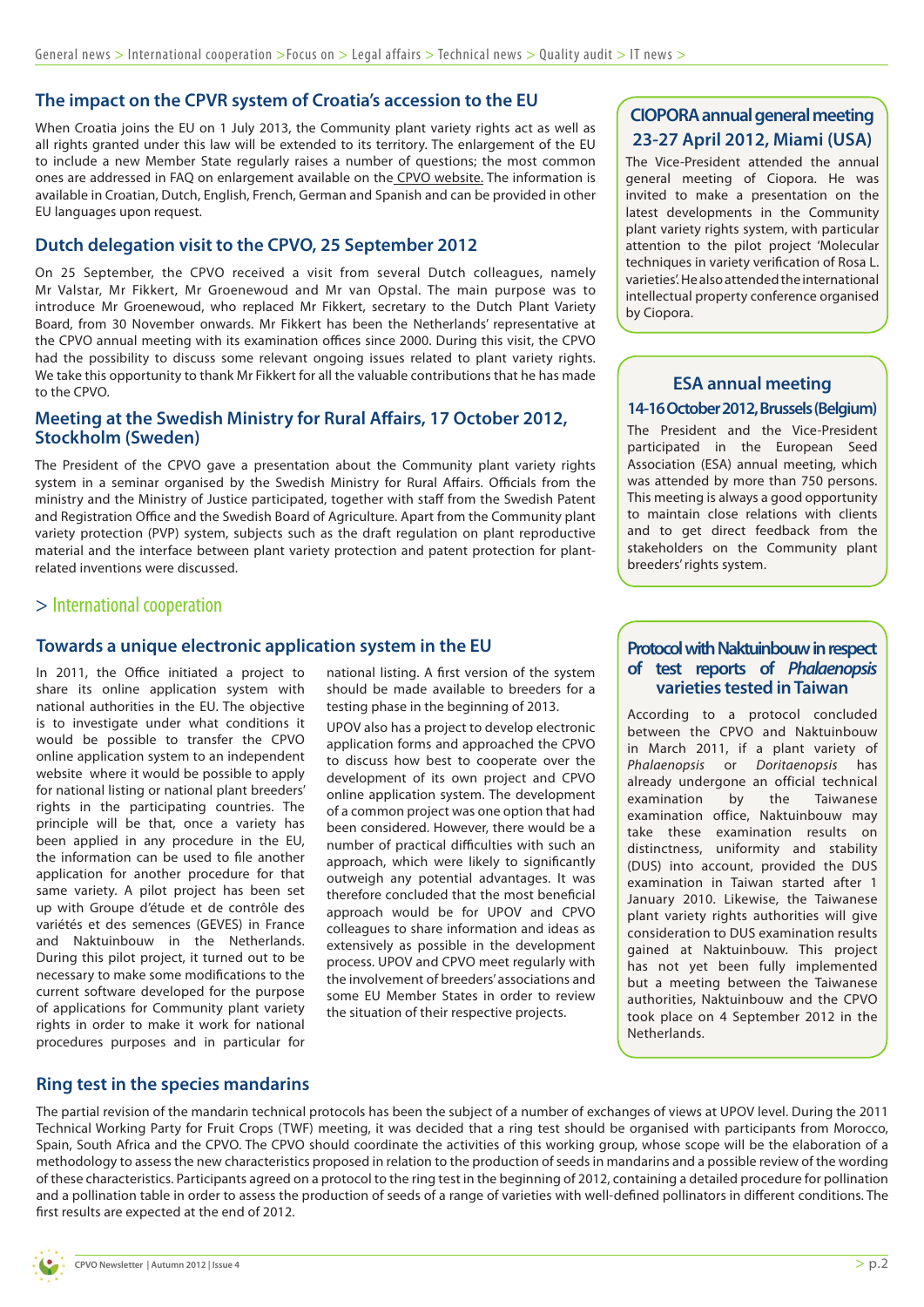# **Focus on...**

#### **Benefits of filing applications using the CPVO online application system**

*In order to meet possible deadlines more easily with regard to the novelty requirement or with regard to the closing date for technical examination, please note that the online application system allows you to have an arrival date for your application identical to the one of submitting the application, even when the CPVO is closed during the weekends and on bank holidays. This arrival date is potentially the application date provided the application turns out to be complete.* 

In this respect, the online application system includes a range of automatic controls preventing applicants from forgetting information to be given in *application forms and securing an application date. Statistics show that applicants using the online application system are denied an application date significantly less frequently than paper users. About 50 % of the applications are filed online and the CPVO recommends the utilisation of the system. Should you need any further information about the online application system, please do not hesitate to contact us.*

#### **Visits of non-EU delegations**

The Office has regular exchanges with plant breeders' rights authorities in other countries. A Russian delegation visited the CPVO on 6 June and a Tunisian delegation on 7 June to get information on the functioning of the Community plant variety rights system. The visitors were not only informed about how the Office works but also received explanations about European legislation, enabling them to better understand the application procedure and granting process.

Sunflower breeders from Argentina visited the CPVO on 9 August to discuss general issues of the Community plant variety rights system procedures.

On 25 October, a delegation from Thailand, Philippines and Malaysia visited the CPVO. The main reason was to acquire information concerning the setting up of a regional system for the intellectual property protection of new plant varieties. There has been an initiative to create a regional system amongst some ASEAN countries for some years, and the CPVO has in the past and will in the future support this initiative.





#### **UPOV symposium on the benefits of PVP for farmers and growers, 2 November 2012, Geneva (Switzerland)**

On 2 November, the President of the CPVO participated in the abovementioned UPOV symposium. The aim was to provide illustrations of how plant variety protection can improve incomes for farmers and growers by supporting the development and supply of new, improved varieties that are suited to their needs. The symposium also provided examples of how farmers and growers can use plant variety protection as breeders. Documents and a video of the symposium are available on the [UPOV website](http://www.upov.int).

#### **Cooperation with ARIPO**

The African Regional Intellectual Property Organisation (ARIPO) is in the process of creating a legal framework for a regional plant variety protection system for a number of Englishspeaking African countries. Like the CPVO, the organisation is self-financed. It already has functioning systems in other intellectual property areas such as patents and trademarks. In June this year, the President of the CPVO attended an expert meeting in Harare, organised in cooperation with UPOV, where the draft legal framework was discussed in detail and a number of important conclusions were reached including recommendations on how to implement the regional system. In late November, these conclusions were presented in the Administrative Council of ARIPO, to which the President of the CPVO was invited. The ARIPO Administrative Council approved the recommendations to implement the regional system and took note of the revised Legal Framework for the Protection of New Varieties of Plants.

In the framework of a study tour organised by the French organisation GNIS, a delegation from ARIPO visited the CPVO and the French examination office, GEVES, in October. The possibility of establishing a memorandum of understanding between ARIPO and CPVO was discussed during this visit.

#### **50th anniversary of OAPI, 11-12 September 2012, Yaoundé (Cameroon)**

In the framework of cooperation between CPVO and the African Intellectual Property Organisation (OAPI), the Vice-President attended the celebration of the 50th anniversary of OAPI in Yaoundé, including a conference of ministers dealing with 'Intellectual property in the service of Africa's development'.

#### **Possible involvement of the CPVO in the ENP**

The European Commission hosted a meeting with representatives from European neighbourhood policy (ENP) partner countries — which are 16 non-EU candidate countries in Eastern Europe, the Near East and North Africa — and the EU agencies on 28 November 2012 in Brussels. The aim of the ENP is to raise awareness of the work of EU agencies, such as the CPVO, and to encourage technical contacts and cooperation. The CPVO will analyse to which extent it could be involved in this project.

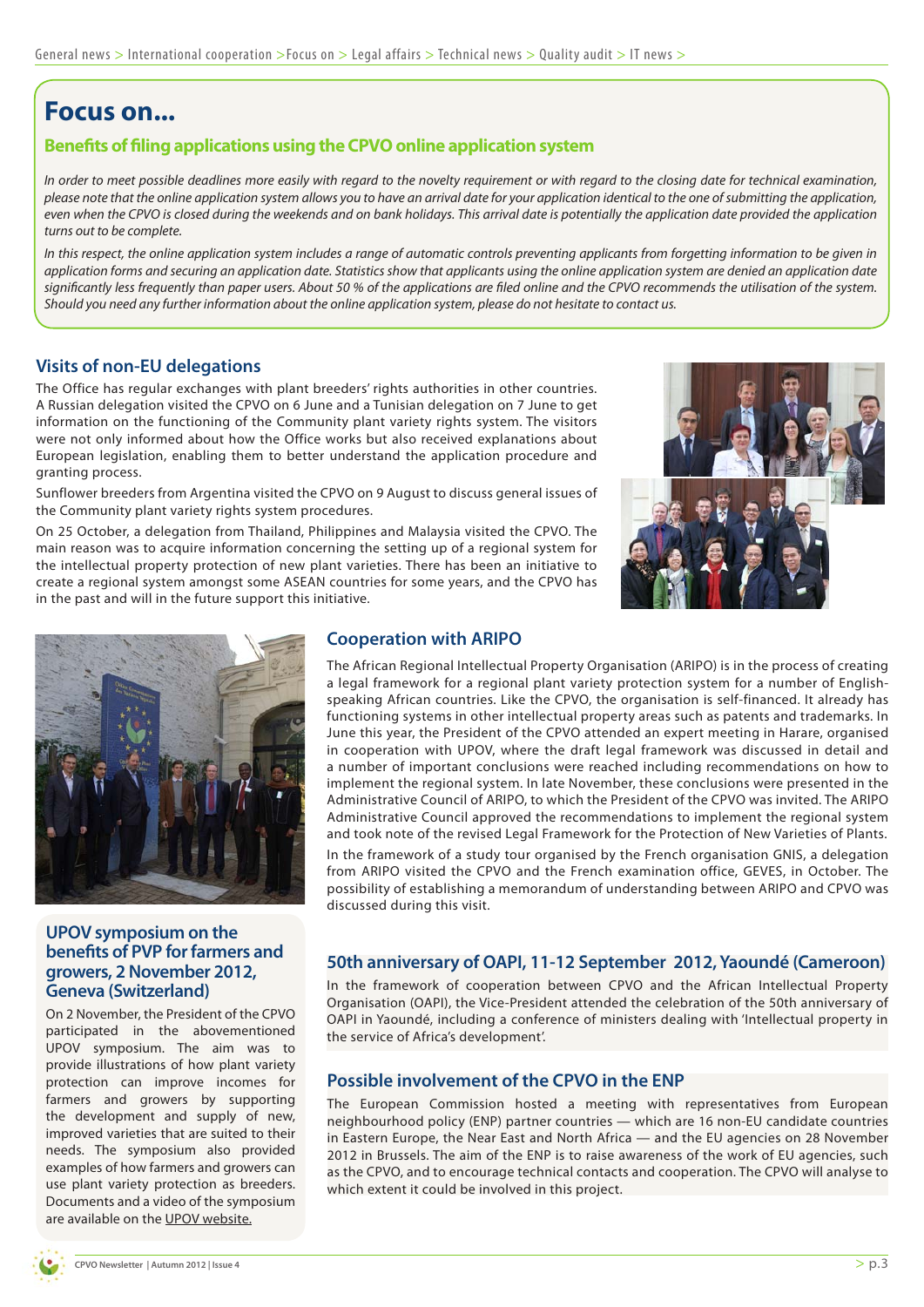# <span id="page-3-0"></span>> Legal affairs

#### **Recent ruling of the Court of Justice as regards farm saved seeds**

The European Court of Justice delivered on 5 July 2012 its decision in Case C-509/10 Josef Geistbeck and Thomas Geistbeck v Saatgut Treuhandverwaltungs GmbH. The calculation of the 'reasonable compensation' payable by a farmer who has not fulfilled his obligations of information under Article 14(3) of the basic regulation shall be based on the amount equivalent to the fee payable for the licensed production of propagating material of the same variety in the same area. In other words, farmers cannot, in such circumstances, avail themselves of the derogation. The payment of compensation for costs incurred for monitoring compliance with Community plant variety rights cannot enter into the calculation of such 'reasonable compensation'.

#### **Rulings of the Court of Justice and the General Court in outstanding cases**

**•**  Cases before the General Court: Cases T-133/08, T-134/08, T-177/08 and T-242/09 "**Lemon Symphony**"

In a decision delivered on 18 September 2012, the General Court dismissed the action brought against the decision of the Board of Appeal of the CPVO of 23 January 2009 (Case T-242/09 against decision in appeal A010/2007) concerning an application for annulment of the Community plant variety right granted for the variety Lemon Symphony.

The Court held that the findings made in that regard by the Board of Appeal are based on complex assessments of a scientific or technical nature, the judicial review of which must be restricted to a review as to manifest errors of assessment. The Court also reaffirmed the CPVO's wide discretion with regard to complex botanical assessments.

The Court held that the three other cases joined were linked to Case T-242/09 by a relationship of dependence, since the outcome of that case will be decisive for the outcome of the other cases.

The plea alleging, in the three cases, infringement of the provision on summons and of the right to be heard was judged to be well founded and such as to lead to the annulment of the three contested decisions.

The Court set aside the decisions of the Board of Appeal of the CPVO of 4 December 2007 in Case A006/2007 concerning an application for revocation of the CPVR granted for the variety Lemon Symphony and in

Case A005/2007 concerning an application for the grant of a CPVR for the variety SUMOST 01 and ordered each party to bear its own respective costs. At the time of preparing this notice, the decision of the General Court had not entered into force.

#### • Case before the Court of Justice: Case C 534/10 "**Schniga GmbH**"

The opinion of the Advocate General delivered on 12 July 2012 recalled that the jurisdiction of the Court of Justice in an appeal is indeed, according to settled case-law, limited to a review of points of law. However, by contrast, the jurisdiction of the General Court to review the legality of decisions adopted by the Board of Appeal includes the power to find and appraise the relevant facts and to assess the evidence.

In the light of the assessment of facts (which may not be called into question in an appeal before the Court), according to which there was a lack of clarity in relation to the fact that the material to be submitted for the technical examination had to be virus free, the General Court, having regard to the principles of sound administration and legal certainty, was entitled to conclude without erring in law that it was within the discretion of the CPVO to clarify, in a second request to the applicant, a previous request in that regard and to authorise the submission of new, virus-free material. At the time of preparing this notice, the decision of the Court of Justice had not been delivered.

#### **Interface between patents and PVRs : discussions are ongoing at the CPVO**

A plant variety may receive CPVR protection, but may not be patented as such, while an invention related to plants may be patented so long as it is not confined to a particular plant variety. Despite this distinction there seems to be a grey area in which it is not fully clear to which extent plant related inventions can be patented. This is a major concern for breeders and actors of the plant variety rights world, particularly as patents become more prevalent in agricultural research.

This issue has been referred to the CPVO, which is currently discussing possible actions in order to provide information to breeders in respect of plant-related patents. Some ideas were discussed during the last Administrative Council meeting of the CPVO, including the creation of a dedicated part on the CPVO website providing general information on this issue and the organisation of a seminar in cooperation with the European Patent Office Office end 2013/beginning 2014. More information will be available on the CPVO website in due course.



Mr Paul A. C. E. van der Kooij, acting chairman of the Board of Appeal of the CPVO since 17 December 2006, has been reappointed as Chairman by the Council of the European Union of

4 December 2012 for 5 more years. His new mandate will run from 18 December 2012 until 17 December 2017.

 Mr van der Kooij has been a senior lecturer in intellectual property law at the University of Leiden (Netherlands) since 1980 and deputy judge at the district court of The Hague since 1991. He has written many articles and books in the field of intellectual property law, including works on the Community regulation on plant variety rights. He has been assisted by Mrs Saari Haukka as alternate chairperson since 15 October 2011.

#### **Activities of the ad hoc working group of legal experts in 2012**

An important activity of the Office is the work carried out by the ad hoc legislative working group as a follow-up of the evaluation of the Community plant variety protection system. This group, created by the Administrative Council in March 2012 in order to discuss such legal issues of importance for the plant variety rights system, met twice in 2012. During those two meetings key elements of the basic regulation have been discussed such as novelty, variety constituency and essentially derived varieties. Whilst important discussions are carried out in an open, brain storming kind of way, the group has in mind to draw conclusions and to come up with proposals on how to interpret or change existing legislation. The group will continue its activities in 2013.

# *Agenda*

- **> 14 -15 January 2013, Paris (FR)** Working Group on legislative matters
- **> 16 -17 January 2013, Angers (FR)** Visit of Egyptian delegation to the CPVO
- **> 27 28 February 2013, Angers (FR)** CPVO Administrative Council
- **> 5 6 December 2013, Angers (FR)** 17<sup>th</sup> annual meeting with Examination **Offices**

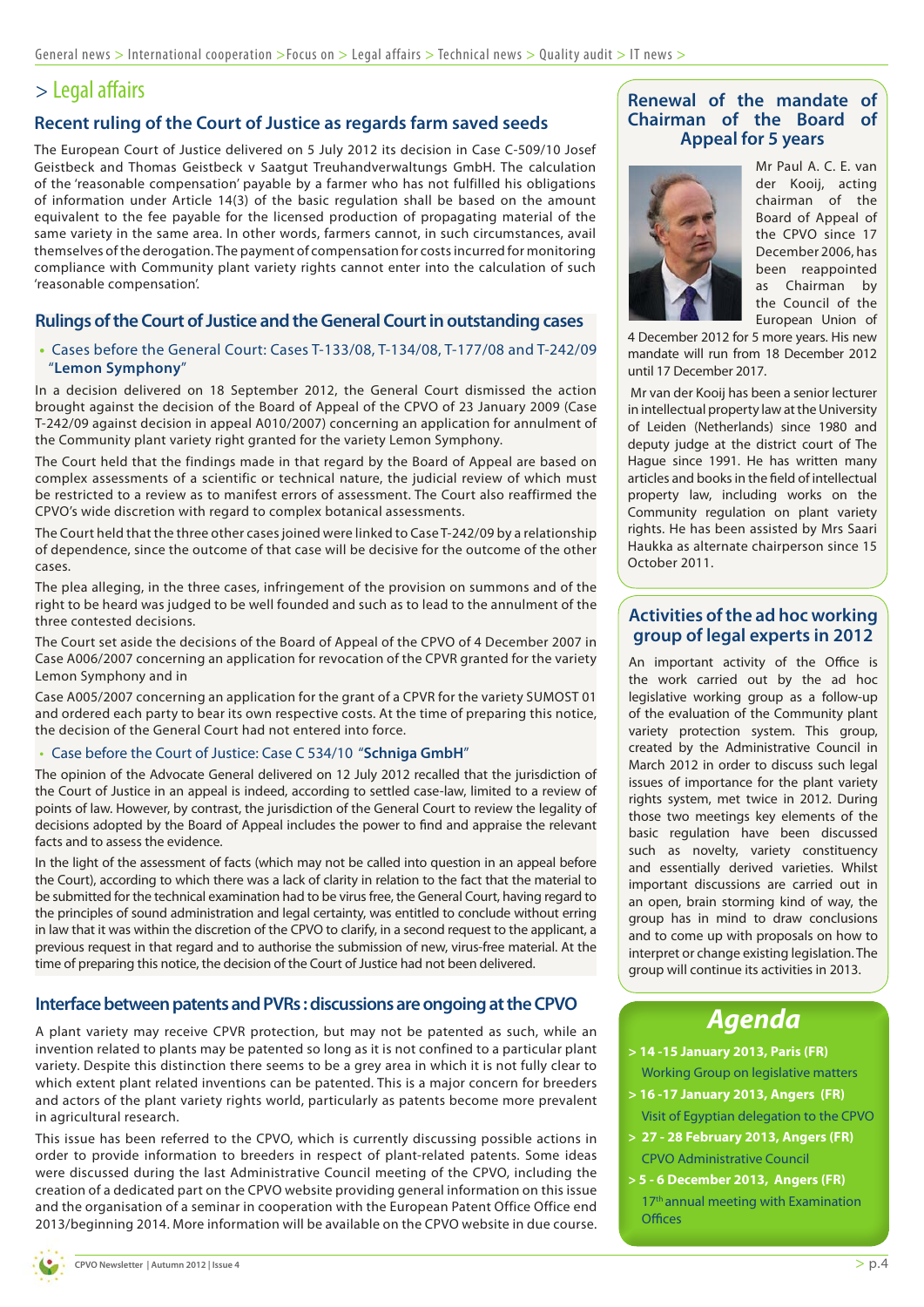## > Technical news

#### **Denominations guidelines (state of affairs and follow up)**

On various occasions, the CPVO has received feedback from some of its stakeholders stating that the CPVO's interpretation of the rules for suitability of variety denominations is perceived to be too strict or not very clear. For this reason, the Office proposed in 2011 the organisation of a working group to help inform stakeholders which considerations are taken into account by the Office when interpreting the applicable rules. The European Commission, seven Member States and all breeders' associations were all represented in this group.

Exchanges of views took place and concrete proposals were made and it turned out that most of them concerned the explanatory notes to the guidelines rather than the guidelines themselves. These explanatory notes are a tool to help with interpreting the guidelines that have been drafted by the CPVO, based on the jurisprudence and case-law as developed by the internal committee of the Office. Their aim is to help applicants to formulate a denomination proposal suitable according to Article 63 of Council Regulation (EC) No 2100/94 and to make it easier for national authorities to analyse the suitability of proposals for denominations according to the rules.

The working group also made some proposals to amend the guidelines themselves. In order to have equivalent rules on denominations for the purpose of listing, amendments of the guidelines should only be made if a modification of Commission Regulation (EC) No 637/2009 establishing implementing rules as to the suitability of the denominations of varieties of agricultural plant species and vegetable species is also made.

The Administrative Council took note of the new version of the explanatory notes, added a few comments, requested the Commission to implement the amendments proposed to the guidelines in Regulation 637/2009 and asked the Office to modify the guidelines accordingly with effect from the date that the changes in the regulation enter into force. The Commission announced that discussions would take place in the standing Committee on Seeds.

#### **Cooperation with OHIM**



In 2012, the Office reinforced its cooperation with the Office for Harmonization in the Internal Market (OHIM) in Alicante. During the first quarter of the year, a delegation visited OHIM, where it had the opportunity to explain in detail how variety denominations are assessed for suitability in the framework of Article 63 of Regulation No 2100/94.

An OHIM delegation headed by the Vice-President of OHIM, Mr Christian Archambeau, visited Angers in return in June 2012, and explained their procedures concerning registration of a Community trademark. It was underlined in particular that the denomination of varieties granted Community or national plant variety rights or listed in the EU common catalogue were not considered to amount to an absolute ground to refuse the registration of a trade-mark in class 31. This exchange triggered nevertheless investigations in this respect and in September 2012 the Office was informed that OHIM examiners of proposals for Community trade marks were given the instruction to ensure that the term making up the trade mark does not coincide with the name of a specific plant variety granted Community plant variety rights. In order to verify this, OHIM examiners were all given access to the CPVO Variety Finder. The CPVO is currently developing a web service in order to render this access automatic.

Furthermore, OHIM accepts the principle that denominations of varieties granted National plant variety rights and varieties registered in the Common catalogue should constitute an impediment for the registration of Community Trade Marks (CTM). This will be implemented as soon as computerisation renders it possible.

The Office intends to include the relevant Community Trade Marks (CTM), mainly registered in class 31, in its Variety Finder, accessible to national authorities and breeders. Possible reductions of the scope of the CTM will be indicated. CTM will be taken into account by the Office when analysing proposals for variety denominations. In case of an application for Community plant variety rights, applicants will be informed of the existence of an identical or similar CTM but it will be up to them to decide whether they want to maintain their denomination proposal or not. The Office will only refuse denomination proposals in case of a valid objection received from a trade mark holder. In the frame of the cooperation project, the CPVO will inform of the existence of a similar or identical CTM national authorities which will decide on how to deal with this situation.

#### **Open Day on ornamentals held at the Bundessortenamt**



On 5 July 2012, the Bundessortenamt and the CPVO held a joint open day at the examination office in Hanover. The event provided an opportunity for breeders of ornamental crops to become more familiar with the conduct of the technical examination in general and in particular with how decisions on the compliance with the DUS requirements are reached. Breeders could thus get a better understanding of certain legal requirements of the application procedure. This open day was attended by some 25 breeders from not only Germany but also Denmark and the Netherlands.

#### **Publication**

The S2 Gazette covers deadlines for the submission of plant material and submission requirements of species for which applications are regularly filed. You are requested to contact the Office for information if the species in question is not listed. Please remember that it is the applicant's responsibility to familiarise him/ herself sufficiently with all aspects of the application procedure including the details on the submission of plant material for the conduct of the technical examination. When filing an application, applicants must be in a position to submit plant material of their variety by the deadline and in the quality and quantity prescribed in the S2 Gazette. Otherwise, they run the risk of their application being rejected. The S2 gazette is available under 'documents' on the [CPVO](http://www.cpvo.europa.eu/main/en/home/documents-and-publications/s2-gazette)  [website.](http://www.cpvo.europa.eu/main/en/home/documents-and-publications/s2-gazette)

#### **New and revised technical protocols (TPs) adopted in November**

Meeting on 27 and 28 November 2012 in Angers, the CPVO Administrative Council adopted the new technical protocols for *Prunus dulcis*, Olea europea, *Cannabis sativa, Heuchera* & *Heuchera* and *Echinacea*  as well as revisions of 10 existing protocols for *Fragaria, Ribes uva-crispa, Ribes rubrum, Prunus persica, Lilium, Kalanchoe blossfeldiana* and its hybrids, *Prunis salicina, Actinidia, Impatiens New Guinea* and *Lonicera caerulea*. These protocols are published on the [CPVO website](http://www.cpvo.europa.eu/main/en/home/technical-examinations/technical-protocols).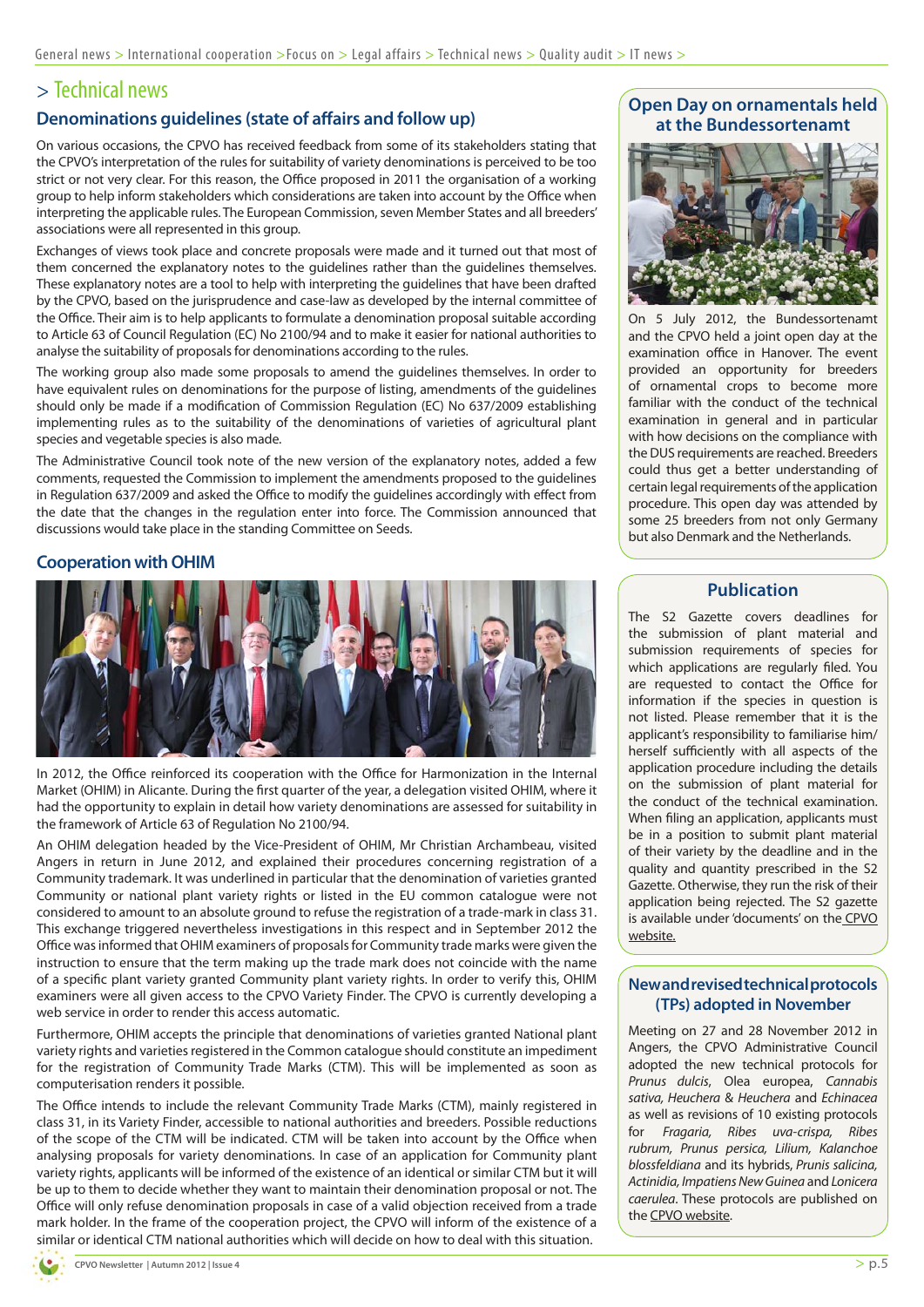## **Preparing EU candidate countries for their accession to the EU**

Since 2006, the CPVO has participated in the so-called multibeneficiary programme aimed at preparing candidate countries for accession to the European Union. This programme was initially set up for Turkey and Croatia; today also Albania, Bosnia & Herzegovina, the Former Yugoslav Republic of Macedonia, and Serbia participate.

In the frame of this programme, the Office conducted a special seminar in Zagreb informing Croatian plant breeders and growers about the consequences of Croatia's accession to the EU. The Office also trained the Croatian plant variety testing authorities about the quality requirements to be met by a CPVO-entrusted examination office.

For Serbian and Albanian crop experts, a practical training course on the DUS technical examination of maize and sunflower varieties has been conducted at the Slovakian examination office, ÚKSÚP. The programme also provided the funding for the participation of experts from Croatia, the former Yugoslav Republic of Macedonia and Serbia in a 2-week training course on the plant variety rights system given by the University of Wageningen in the Netherlands. In September, experts from Albania, Bosnia and Herzegovina, Croatia and Serbia participated in a DUS training course for vine varieties given by the German Bundessortenamt.

Finally, participants from all beneficiary countries participate in the crop experts' meetings held at the CPVO as well as in the annual meeting between the CPVO and its examination offices in December 2012.

# **Research and developments projects update**

## *Follow-up of finalised projects*

## **Management of peach reference collections**

This project was finalised in 2011. GEVES, the project coordinator, has built up a database called GEMMA containing morphological, and DNA data as well as pictures from approximately 500 peach varieties studied. This database is linked to a search tool and is available to all partners in the project with certain access limitations. The establishment of general contract between GEVES and each user on the utilisation of the database has been proposed. Since this is a very powerful tool enabling each entrusted peach examination office to have access to the data of the others' reference collections, the CPVO believes it is important to keep the database updated regularly in order to improve the efficiency and reliability of peach DUS testing. Peach was a pilot species but it is likely that this database will be utilised for other species in the future.

#### **Construction of an integrated microsatellite and key morphological characteristic database of potato varieties in the EU common catalogue**

This project started in April 2006 and the final report was received in spring 2008. The partners involved are Germany, the Netherlands, Poland and the United Kingdom.

The project delivered a database including marker profiles of potato varieties, key morphological characteristics and a photo library with light sprout pictures. The aim is to rapidly identify plant material of a vegetatively propagated crop where reference material has to be submitted every year and to ease the management of the reference collection. At the request of the breeders' association ESA (European Seed Association), the possible use of molecular means for variety identification for enforcement purposes has been taken into account. As a follow-up measure for the implementation of the results of the project within the practical DUS work, it was decided to conduct a ring test during 2012 at the nine entrusted examination offices for potato. The aim of this ring test was to harmonise the assessments made by the different experts with the intention of making variety descriptions entered into the database sufficiently reliable to be used by a third country as a source of information for the decision as to whether this variety should be included in the growing trial or not. In July, a meeting took place at the ring test location in the Netherlands where first observations, mainly on light sprouts, were discussed.

First conclusions are to work on the harmonisation of the set-up of the light sprout cabinets, the plant material to be used for light sprout tests and the improvement of the calibration books used by the experts for the assessment of varieties.

## **A potential UPOV option 2 approach for barley high density SNP genotyping**

This project was presented by the National Institute of Agricultural Botany (NIAB) from the United Kingdom; the grant agreement was signed at the end of 2010. The project considers three possible approaches: (i) calculation of correlations between molecular and morphological distances; (ii) quantification of morphological and molecular distances against pedigree; (iii) genomic selections for phenotypic predictions. If such correlation exists, and calibration thresholds for the phenotype can be established, this could be used as a powerful tool for the grouping of varieties in the growing trial. The project started at the beginning of 2011.

The final report was presented in February 2012. The correlation which could be established does not allow setting up calibration thresholds for the phenotype, additional work would need to be carried out. The CPVO is currently assessing the results under the question whether a follow up of the project should be considered or not.



#### **Impact analysis of endophytes on the phenotype of varieties of** *lolium perenne* **and** *festuca arundinacea*

This project was submitted to the CPVO for a request of financing at the end of July 2012. The project partners are the CPVO as coordinator, the examination offices FERA (UK), Bundessortenamt (Germany) and GEVES (France) and the European Seed Association (ESA). The aim is to determine whether the presence of endophytes in the plant material submitted for DUS testing has an impact, or not, on the expression of the phenotype. If this were the case, the provisions as regards the quality of the plant material for DUS testing would need to be revised. The project foresees the conducting of trials on four varieties each of the species perennial ryegrass and tall fescue, divided into endophyte-rich and endophytepoor material. The President of the CPVO decided at the beginning of November to provide finance. Work was due to start the same month and the final report should be available in November 2015.

*Project under way*

## **Harmonisation of vegetable disease resistances 2**



The CPVO formally approved earlier in 2012 the cofunding of this research and d e v e l o p m e n t project involving eight project partners from throughout the EU. The project is

a follow up to the earlier 'Harmonisation of vegetable diseases resistances' completed in 2008, and will deal with seven disease resistances in pepper, pea and lettuce. A first meeting was organised by GEVES, the project coordinator, at the end of June 2012, in order to obtain consensual agreement amongst the project partners on the work schedule and the races/ isolates and example varieties to be utilised. Work in the second half of 2012 was to concentrate on the description and comparison of the existing tests for these disease resistances. The next meeting of the group is scheduled for mid May 2013.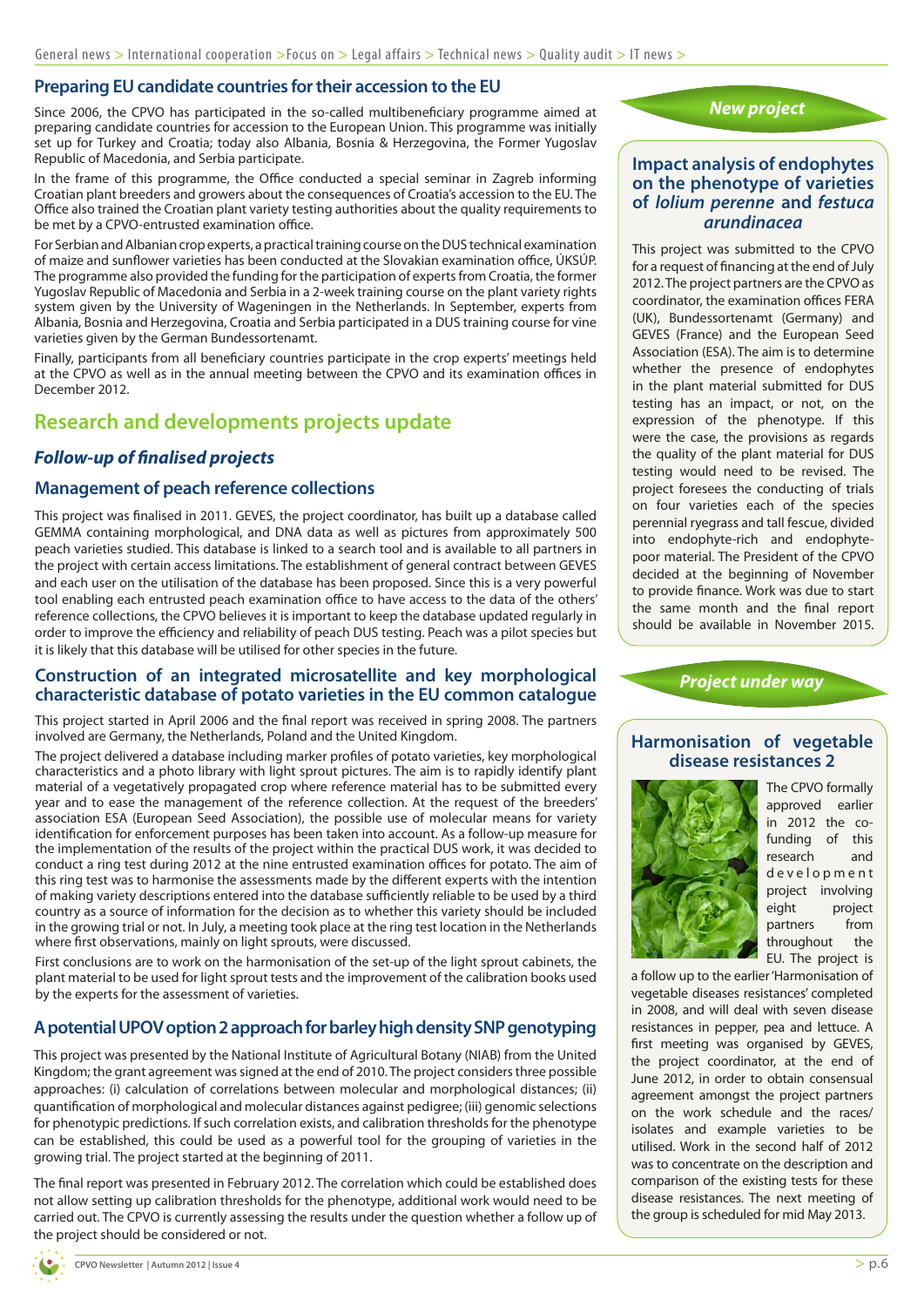## **UPOV meetings**

#### **TWA meeting, 21-25 May 2012, Angers (France)**

The Technical Working Party for Agricultural crops (TWA) was attended by 50 experts from 28 different countries and was hosted by GEVES of France. Particular attention was paid to the elaboration of UPOV technical protocols for wheat, sorghum and Kentucky blue grass, amongst other species. The different statistical methods used in the examination of distinctness, uniformity and stability were discussed by Member States in order to achieve as much harmonisation as possible. A technical excursion was made to GEVES' trial station. The visit to the DUS trials of technical experts from around the world is always an excellent opportunity to exchange experience. The next TWA session will take place in June 2013 in Kyiv (Ukraine).

#### **TWV meeting, 11-15 June 2012, Venlo (the Netherlands)**

The CPVO participated in only part of the meeting of the 2012 Technical Working Party for Vegetables (TWV), although it presented papers on:

- quidance for providing photographs with the technical questionnaire;
- levels of uniformity according to the state of expression of obligatory disease resistance characteristics and varieties not bred for having such disease resistances.

This latter paper requires greater discussion at the EU level in the coming months, the results of which will be presented at the next TWV session in Japan in May 2013. The 2012 session finalised eight new or revised UPOV vegetable guidelines, which will be proposed for adoption at the UPOV Technical Committee in March 2013.

#### **TWC meeting, 26-29 June 2012, Chisinau (Moldova)**

Reports from UPOV members on the utilisation of image analysis for DUS testing at the Technical Working Party on Automation and Computer Programs (TWC) were of particular interest and may trigger some follow-up from the CPVO. The discussions on the methods for data processing and the assessment of distinctness and for producing variety descriptions are also being followed with particular attention by the Office.

#### **TWF meeting, 30 July-3 August 2012, Beijing (China)**

A number of technical documents were discussed at the Technical Working Party for Fruit Crops (TWF), including the need to have example varieties in technical guidelines, where the group proposed a list of conditions to be fulfilled before deciding to include reference varieties for a given characteristic. The CPVO that discussion papers be drafted clarifying the terminology 'growing period' and 'growing cycle' and on the influence of the method of propagation on the expression of characteristics observed during DUS testing. A report was given on the situation of the ring test coordinated by the CPVO in respect of the partial revision of the mandarin technical protocols.

## > Quality audit

#### **All CPVO-entrusted examination offices audited by end of 2012**

With two assessment visits in Italy and Greece at the end of 2012, the first triennial cycle of the entrustment audit programme has been completed. As scheduled, over this period the 26 offices entrusted by the CPVO with the conduct of DUS trials for close to 1 600 botanical taxa were evaluated against the criteria defined in the CPVO entrustment requirements. Overall, a total of 30 audit missions, covering 57 test sites, were conducted. Assessment teams comprising two or three members visited up to five test locations in a single audit. Some 27 different technical experts were involved in the visits, almost half of them in more than one audit.

Implementing the audit programme resulted in 28 recommendations to the Administrative Council, which ultimately entrusted the examination offices for their corresponding scopes. For three examination offices, the follow-up process was not finalised for the last meeting

### **CPVO participation in**

#### **UPOV meetings**

**>** UPOV week of meetings,18-22 March 2013

**>**UPOV TWO/46, 22-26 April 2013, Melbourne (Australia)

**>** UPOV TWF/44, 29 April-3 May 2013, Napier, (New Zealand)

**>** UPOV TWV/47, 20-24 May 2013, Nagasaki, (Japan)

**>** UPOV TWC/31, 4-7 June 2013 Seoul, (South Korea)

**>** UPOV TWA/42, 17-21 June 2013, Kiev, (Ukraine)

#### **Forthcoming events**

**>** IPM, 22-25 January 2013, Essen, Germany (Hall 2 Stand 2B23)

**>** Salon du Végétal, 19-21 February 2013, Angers, France (Grand Palais)

**>** Made in Angers, February - March 2013, Angers, France

**>** Heads of European agencies meeting, 14 February 2013, Brussels, Belgium

#### **TWO meeting, 6-10 August 2012, Jeju (South Korea)**

The 2012 UPOV Technical Working Party for Ornamental Plants and Forest Trees (TWO) was attended by 15 delegations from different UPOV members, two breeders' organisations and four observer countries. Two documents provoked particularly intense discussions: the document setting quality standards for photographs to be provided by applicants with the technical questionnaire and the TGP/14 section for colour characteristics, which aims at providing guidance on the development of characteristics related to colours and colour patterns in UPOV technical guidelines; these subjects are of particular relevance in the ornamental sector. In addition, 18 guidelines were discussed in subgroups, and 10 quidelines will be presented for adoption to the Technical Committee in March 2013. Fifteen guidelines are expected to be discussed during the next TWO in 2013, of which four will be new guidelines. During the week, the group of experts also had the opportunity to visit a breeding company for aloe crop.

of the Administrative Council in November 2012; the recommendations are expected in time for the first meeting in 2013. As a result of the audit findings, examination offices implemented corrective actions and reviewed their scope of entrustment, where

necessary. Although drastic steps were required in some cases, none of the examination offices resorted to filing an objection with the Audit Advisory Board. Most importantly, where audit conclusions affected ongoing trials, suitable arrangements between applicants, CPVO and offices concerned could be made.

In an internal evaluation initiated by the President of the CPVO, it was recognised that the audit scheme fulfilled its purpose. The entrustment requirements, revised once in 2011, were seen as effective criteria for evaluating the competence of DUS test providers. However, it was also recognised that they needed to be reviewed regularly in order to respond to an ever-changing environment.